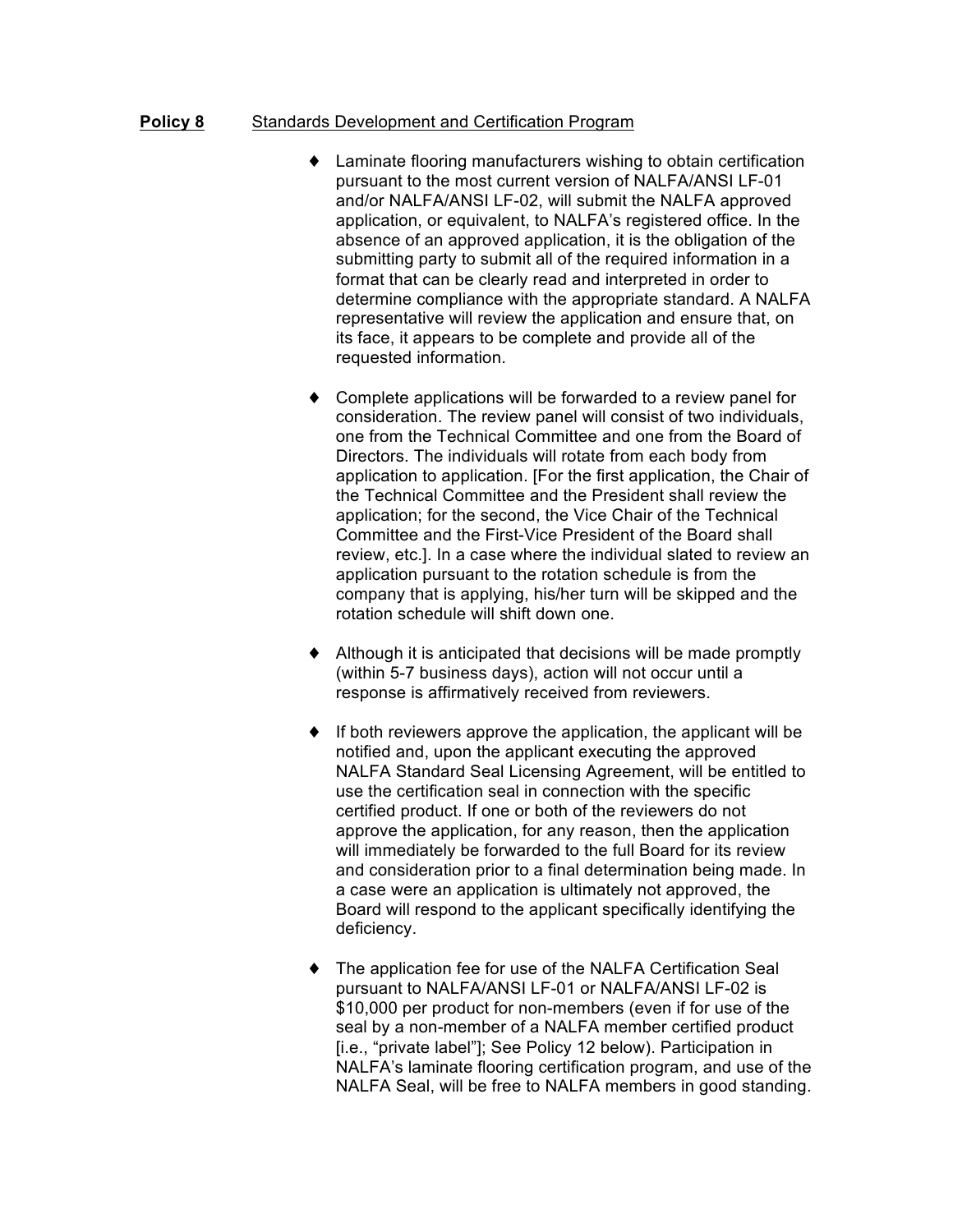- ♦ Certifications are good for 5 years and, after that time, must be renewed.
- ♦ Participation in any certification program developed by NALFA for goods/services/products by associate members will be free to NALFA associate members in good standing. The application fee for non-members under any such program will be equal to one-year's associate membership dues per product/good/service seeking certification.

Any appeals made to the organization regarding procedural issues in standards writing (for example, exclusion of a party from the Canvass list), will be submitted to the Technical Committee for its consideration. The Technical Committee will examine the facts and issue its ruling within 30 days of receipt

## **Policy 10** Use of Certification Seal by Associate Member

- ♦ Any Associate Member of NALFA wishing to develop a standard by which subsequently qualified products may obtain permission to use the NALFA Certification Seal must make application for such to the Board of Directors. The choice of product(s) for standard development, and the decision as to the use of the Seal, are at the sole discretion of the Board of Directors. The Board may make its determination at a regularly scheduled meeting or via e-mail ballot. Notwithstanding any other considerations by the Board, the proposed standard must support the mission of NALFA.
- ♦ If the project is approved, a subcommittee of product experts will be formed to establish a standard by which a product or group of products can be measured against. For the development of the standard, the subcommittee shall take the following steps:
	- 1. The sub-committee will meet and prepare the standard in a timely manner.
	- 2. If necessary (e.g., a standard already exists), a list of independent laboratories should be identified during the process in order to provide verification of the standard and test methods.
	- 3. The subcommittee will present the draft standard to the Technical Committee for approval.
	- 4. The Technical Committee may reject, modify or accept the standard.
	- 5. if approved by the Technical Committee, the draft standard will be presented to the Board for approval.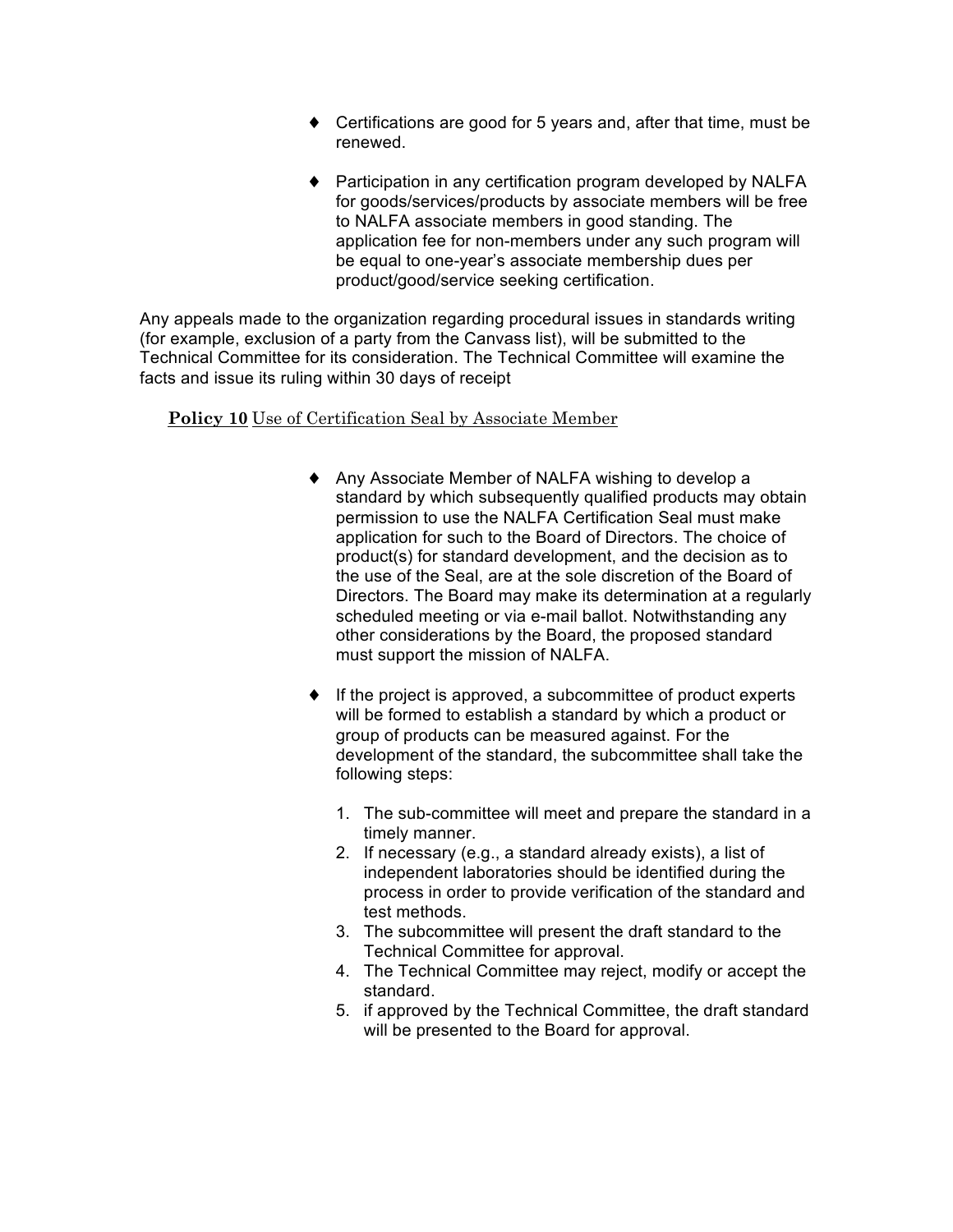- ♦ Once a standard is approved, and "final", companies seeking certification under it shall provide the necessary information/data that shows compliance to the standard.
- ♦ The Test Results and a small representative sample of the product(s) will be submitted to NALFA's legal counsel for review. A rotating panel, consisting of legal counsel, a regular member, and a Technical Committee member with product experience will determine a product's compliance to the standard.
- ♦ The review panel will make a recommendation to the Technical Committee on compliance to the standard. An adverse determination by the Technical Committee is appealable to the Board.
- ♦ Once a product is shown to meet the standard, the Technical Committee will grant permission to use the NALFA Seal of Approval for that product.
- ♦ NALFA members may submit product under the standard for free. A non-member application fee equal to \$5,000 per product shall be assessed (even if for use of the seal by a nonmember of a NALFA member certified product [i.e., "private label"]; See Policy 12 below).

## **Policy 12** NALFA "Secondary" Product Certification Policy *[January 2008]*

- 1) After certification, under either NALFA/ANSI LF-01 or NALFA/ANSI LF-02, by a company (hereinafter "Certified Company") under the policy set forth herein, application may be made in order to have the certified product recognized, and also be listed as certified, for use by another laminate flooring manufacturer/distributor/company/brand (hereinafter "Private Label Company").
- 2) If a Private Label Company wishes to use the NALFA certification seal in connection with its sale/distribution of laminate flooring, manufactured and certified under a NALFA/ANSI Standard by the Certified Company, the Private Label Company must obtain a letter from the Certified Company indicating:
	- a. That the Certified Company is selling/licensing the certified product to the Private Label Company (no specific contract details will be required);
	- b. Identifying the name the certified product, to be private labeled, was originally certified by NALFA under;
	- c. Providing documentation of the certification; and
	- d. Identifying what name the laminate flooring will be private labeled under by Private Label Company.
- 3) If the Private Label Company is a NALFA member, this secondary application shall be processed for free and, once reviewed, accepted and filed, the Private Label Company can be listed on the NALFA website as a company with